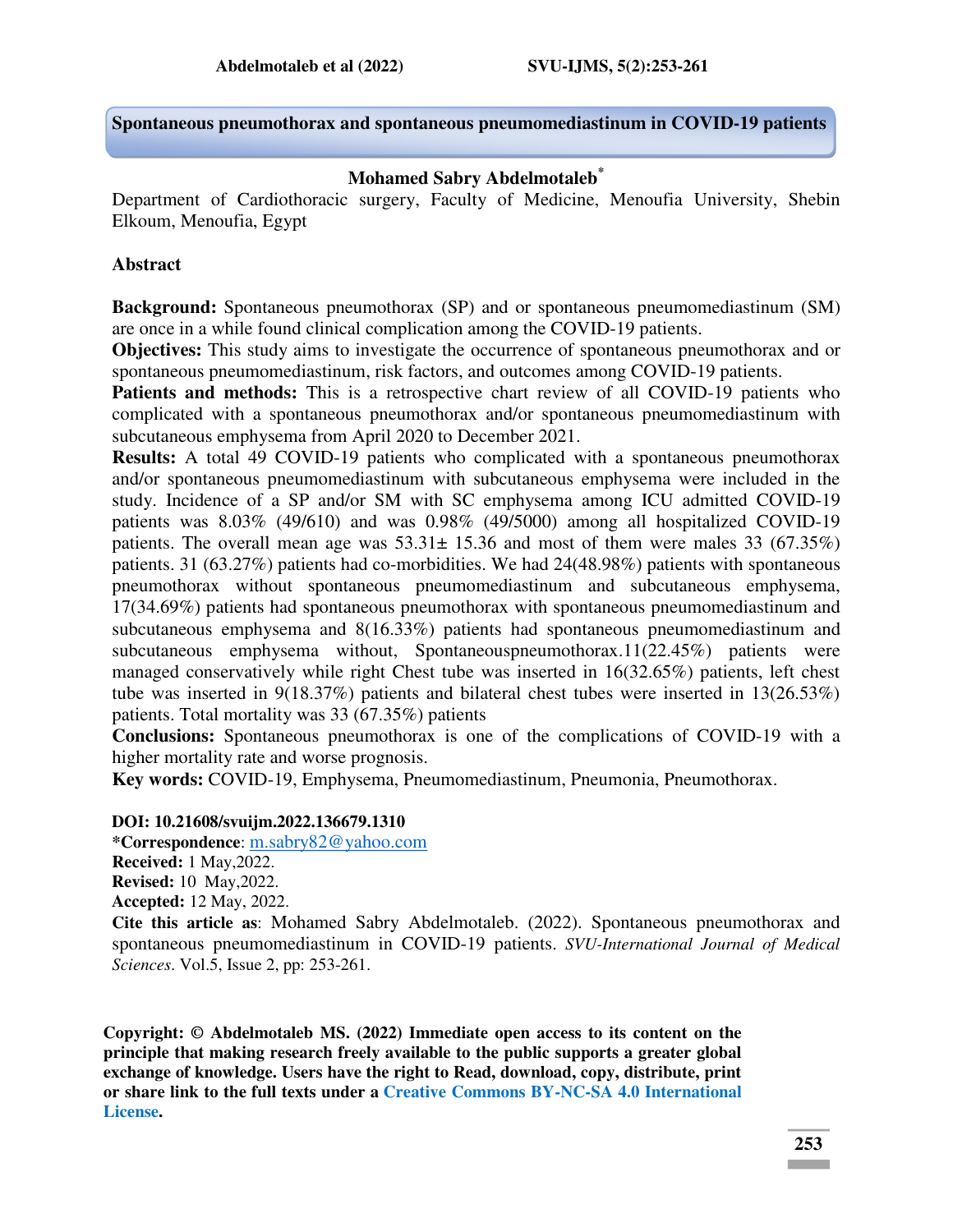### **Introduction**

Coronavirus disease 2019 (COVID-19) contagious is an infection affecting all over the world **(Shaikh et al., 2021)**. Pneumonia caused by coronavirus COVID-19 is a very contagious disease with high mortality rate worldwide **(Zantah et al., 2020)**. The most common clinical manifestation of infected patients was fever, dyspnea, cough, abdominal pain, diarrhea; loss of smell, sore throat, and muscular pain **(Nakatsutsumiet al., 2020)**.**Chen et al. (2020)** reported that COVID-19 patients can develop aggressive pneumonia causing acute respiratory distress syndrome (ARDS). **Pieracci et al. (2020)** reported that the mechanism of spontaneous pneumothorax was thought to be due to extensive lung injury and diffuse alveolar damage as a complication of aggressive acute respiratory syndrome (SARS). **Chopra et al. (2021)**  reported that the risk for developing pneumothorax is due to these changes in lung parenchyma and over distention of the alveoli caused by mechanical ventilation.

Spontaneous pneumothorax (SP) and or spontaneous pneumomediastinum (SM) with subcutaneous (SC) emphysema are once in a while found clinical complication and had occurred in 1% to 2% of the COVID-19 patients without traum a**(Vahedi et al., 2021)**. At first, the event of SP and SM was thought to be due to invasive ventilation-induced events but have recently been reported to affect may also nonmechanically ventilated patients without any evidence of barotrauma or volume trauma **(Tucker et al., 2020)**. In addition, some cases have happened even with regular ward admission **(Chen et al., 2020)**.

This study aims to investigate the incidence of SP and or SM, risk factors, and outcomes of patients with COVID-19 infection.

## **Patients and Methods**

This is retrospective chart review of all patients with COVID-19 infection in tertiary hospital who developed a SP and/or SM with SC emphysema during the period from April 2020 to December 2021.

COVID-19 contagion was diagnosed by PCR sampling of nasopharyngeal swab. Daily chest x-ray was done for all patients routinely. The diagnosis of presence or absence of SP and/or SM with SC emphysema was made by reviewing of clinical follow up notes and chest x-ray imaging.

**Inclusion criteria:** Patients who diagnosed to have a SP and/or SM with SC emphysema at any time of their admission during their clinical course were included in this study and thoroughly reviewed.

**Exclusion criteria:** Patients with iatrogenic pneumothorax or pneumomediastinum occurred secondary to invasive procedures was excluded from the study.

**Data collection:** Gathered information included demographic characteristics (age and gender), presence of SP and/or SM with SC emphysema with affected side, way of management either by conservative management or by chest tube insertion including side of insertion and duration of keeping chest tubes inserted, length of stay either hospital or Intensive Care Unit (ICU), need of mechanical ventilation (MV), Positive End-Expiratory Pressure (PEEP) volume, presence of co-morbid diseases and mortality outcome**.**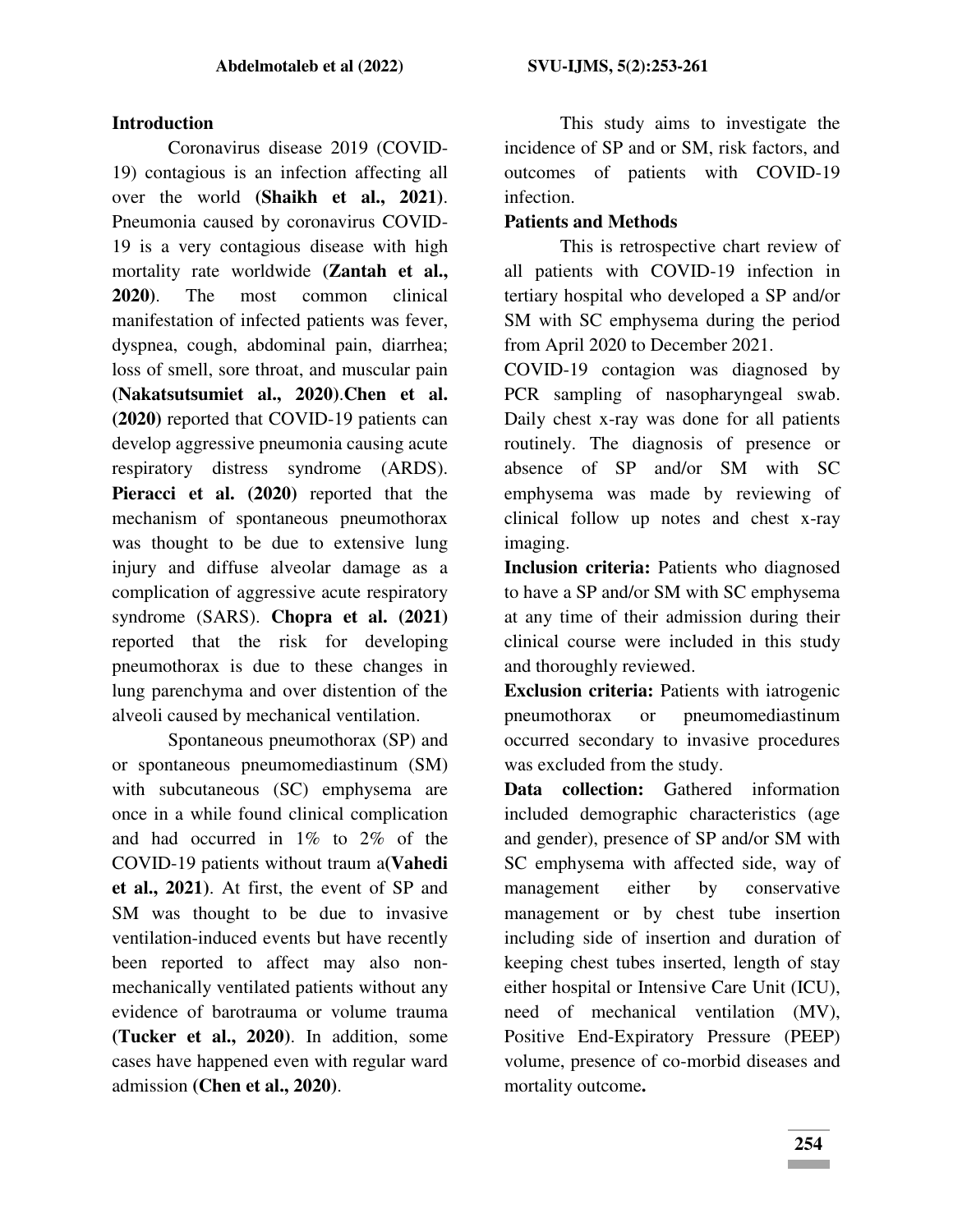**Ethical considerations:** Approval of this study was done by our local Research Ethics Board in our tertiary university institute for reviewing charts for of all patients with COVID-19 infection who complicated with a SP and/or SM with SC emphysema from April 2020 to December 2021.

### *Statistical analysis of the data*

Statistical Package for the Social Sciences (SPSS) software version 25 (IBM SPSS 25 Statistics for Windows; IBM Corp., Armonk, New York, USA) was used for Statistical analysis.

### **Results**

A total 49patients with COVID-19 infection who complicated with a SP and/or SM with SC emphysema were included in the study. Incidence of a SP and/or SM with SC emphysema in ICU admitted COVID-19 patients was 8.03% (49/610) and was 0.98% (49/5000) in all hospitalized COVID-19 patients. The overall mean age was  $53.31\pm$ 15.36, out of them 33 cases (67.35%) males, **(Table.1)**.

| <b>Variables</b>                  | Number $(\% )$    |
|-----------------------------------|-------------------|
| Age (mean $\pm$ SD, years)        | $53.31 \pm 15.36$ |
| <b>Sex</b>                        |                   |
| Male $(\%)$<br>$\bullet$          | 33(67.35)         |
| Female $(\% )$<br>$\bullet$       | 16(32.65)         |
| Total                             | 49(100)           |
| Total number of<br>hospitalized   | 5000(100)         |
| COVID-19 cases                    |                   |
| • SP and/or SM with SC            | 49 (0.98)         |
| emphysema                         |                   |
| Total number of COVID-19 patients | 610(100)          |
| admitted to ICU                   |                   |
| • SP and/or SM with SC            | 49(8.03)          |
| emphysema                         |                   |

### **Table1: Demographic data of the study population**

SD : standard deviation

Total mortality among the included cases was 33 (67.35%) patients. 29 (87.88%) patients were managed by chest tube while 4 (12.12%) patients were managed conservatively. There were 18 (36.73%) patients with no co-morbidities however 31 (63.27%) patients had comorbidities in the form of diabetes mellitus

(DM) in 21(42.86%) patients, Dyslipidemia  $(DLP)$ in  $10(20.41\%)$  patients, Hypothyroidism in 5(10.20%), Bronchial asthma (BA) in 2(4.08%) patients, Hypertension (HTN) in 19(38.78%) patients, chronic kidney disease (CKD) in 5(10.20%) patients and coronary artery disease (CAD) in 7(14.29%) patients, **(Table.2)**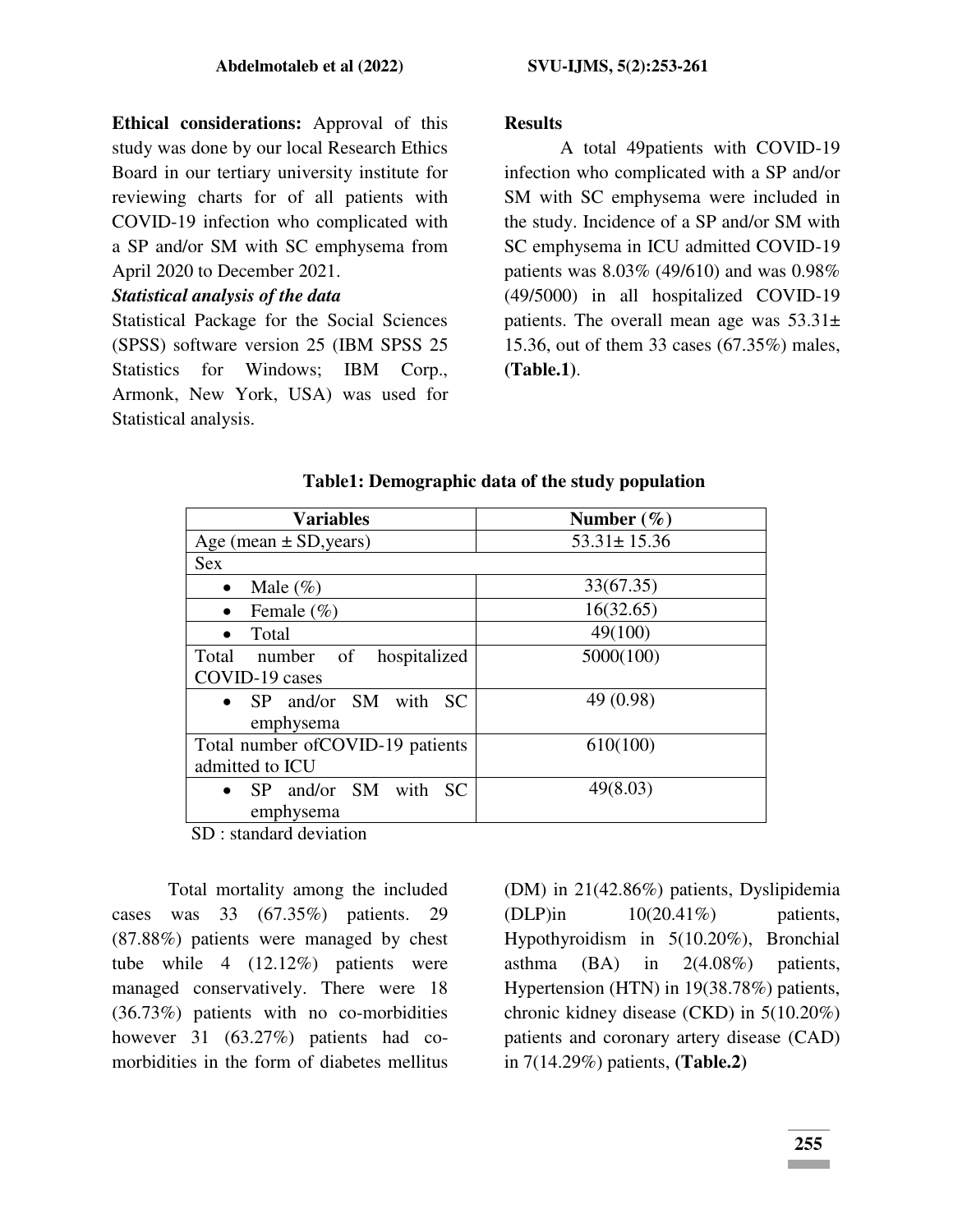| <b>Variables</b>  | Number $(\% )$ |
|-------------------|----------------|
| No Mortality      | 16(32.65)      |
| Mortality         | 33(67.35)      |
| No Co-morbidities | 18 (36.73)     |
| Co-morbidities    | 31 (63.27)     |
| Total             | 49(100)        |
| <b>DM</b>         | 21(42.86)      |
| Dyslipidemia      | 10(20.41)      |
| Hypothyroidism    | 5(10.20)       |
| Bronchial asthma  | 2(4.08)        |
| <b>HTN</b>        | 19(38.78)      |
| <b>CKD</b>        | 5(10.20)       |
| CAD               | 7(14.29)       |

# **Table 2. Associated comorbidities and mortality outcome among the study participants**

(CKD) Chronic kidney disease; (CAD) Coronary artery disease; (DM) Diabetes mellitus; (HTN) Hypertension

We had 24(48.98%) patients with SP without SM and SC emphysema, 17(34.69%) patients with SP with SM and SC emphysema and 8(16.33%) patients with SM and SC emphysema without SP.

Regarding the side of pneumothorax it was on right side in 18(36.73%) patients, on left side in 10(20.41%) patients and bilateral in 13(26.53%) patients,**(Fig. 1)**.



**Fig. 1. Spontaneous pneumothorax (SP), Spontaneous pneumomediastinum (SM) and SC emphysema**

Eleven (22.45%) patients were managed conservatively while right Chest tube was inserted in 16(32.65%) patients,

left chest tube was inserted in 9(18.37%) patients and bilateral chest tubes were inserted in 13(26.53%) patients, **(Table. 3).**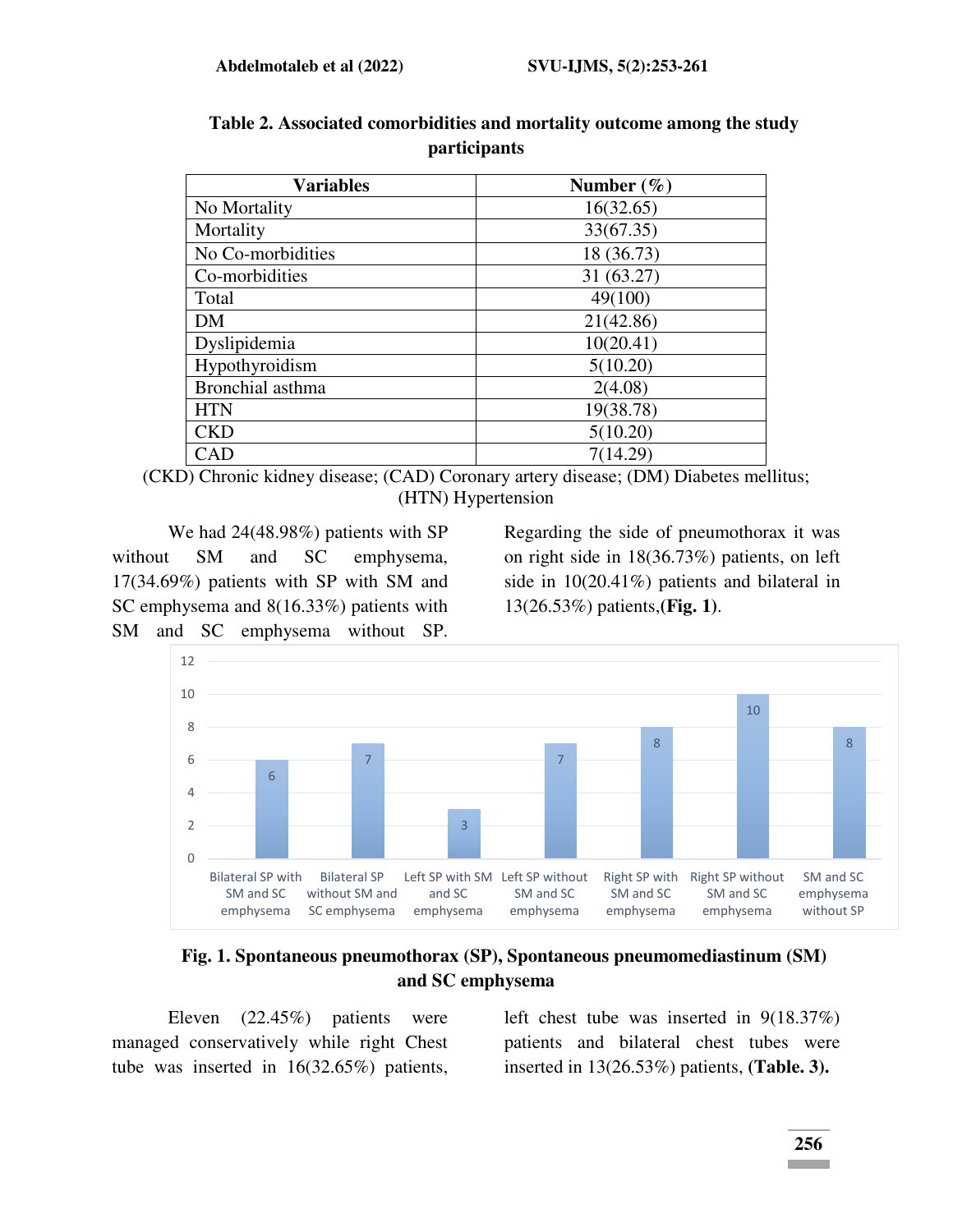| <b>Variables</b>                           | Number $(\% )$    |
|--------------------------------------------|-------------------|
| Conservative treatment                     | 11(22.45)         |
| Right Chest tube insertion                 | 16(32.65)         |
| Left chest tube insertion                  | 9(18.37)          |
| Bilateral chest tube insertion             | 13(26.53)         |
| Total                                      | 49(100)           |
| Duration of chest tube insertion           | $12.87 \pm 13.28$ |
| $(\text{mean} \pm \text{SD}, \text{Days})$ |                   |

#### **Table 3. Management strategies of pneumothorax among the study group**

SD: standard deviation

Only one (2.04%) patient was not admitted to ICU. 39(79.59%) patients were on MV with mean duration of MV was  $(20.15 \pm 19.30)$  days, while  $10(20.41\%)$ patients did not need MV. Regarding PEEP level, it was  $\leq 5$  in 3(6.12%) patients,  $\geq 5$  and

 $\leq 10$  in8 (16.33%) patients and  $\geq 10$  in 29(59.18 %) patients. The overall mean hospital stay was  $(34.64 \pm 28.93)$  days and ICU stay was (27.76 ± 20.81) days, **(Table. 4).**

**Table 4.Length of hospital stay, ICU stay and need for mechanical ventilation among the study population** 

| <b>Variables</b>                        | Number $(\% )$    |
|-----------------------------------------|-------------------|
| Intensive care unit admission           | 48(97.96)         |
| Word admission                          | 1(2.04)           |
| No mechanical ventilation               | 10(20.41)         |
| Mechanical ventilation                  | 39(79.59)         |
| Total                                   | 49(100)           |
| PEEP (Positive End-Expiratory Pressure) |                   |
| $\bullet \quad \leq 5$                  | 3(6.12)           |
| • $5 - 10$                              | 8(16.33)          |
| >10                                     | 29(59.18)         |
| Duration of $MV(mean \pm SD, Days)$     | $20.15 \pm 19.30$ |
| Length of hospital stay (mean $\pm$ SD, | $34.64 \pm 28.93$ |
| Days)                                   |                   |
| Length of ICU stay (mean $\pm$ SD,      | $27.76 \pm 20.81$ |
| Days)                                   |                   |

SD: standard deviation

#### **Discussion**

COVID-19 contagion can complicate with severe pneumonia causing acute respiratory distress syndrome (ARDS). This

disease can be identified radiographically by ground glass opacities, progressing to consolidative changes and fibrotic changes in late stages of the disease. These changes including severe lung injury and diffuse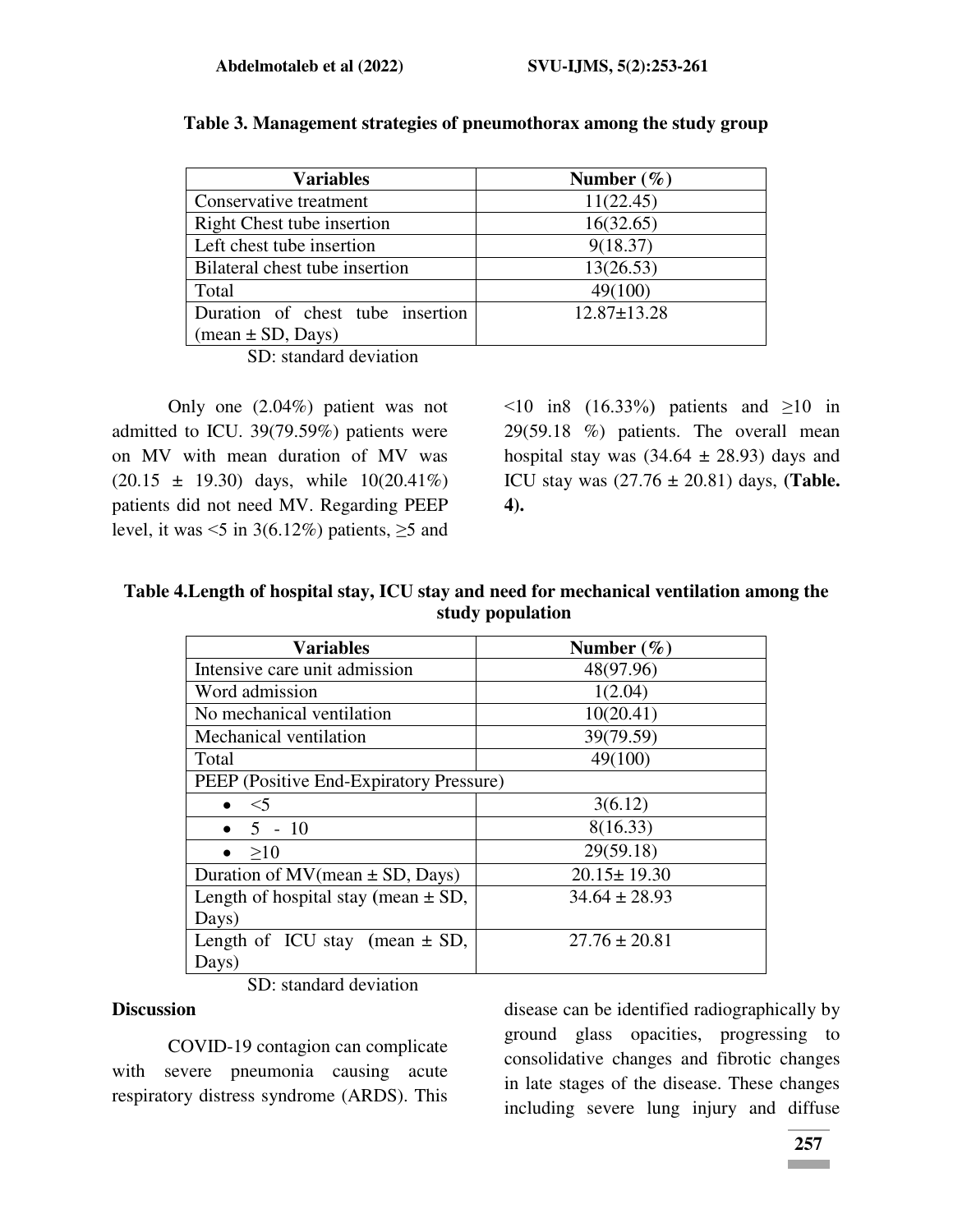alveolar damage can explain the mechanism of spontaneous pneumothorax complicating severe acute respiratory syndrome (SARS) **(Hosseiny et al., 2020).**

In this study, the incidence of a SP and/or SM with SC emphysema in ICU admitted COVID-19 patients was 8.03% (49/610) and was 0.98% (49/5000) in all hospitalized COVID-19 patients. In accordance with our study, **Chopra et al. (2021)** did a multicenter retrospective study included all COVID-19 patients who were admitted to ICU in four tertiary care hospitals in the United States. In their study, they included a total of 842 critically ill COVID-19. There were 594 patients (71%) on mechanical ventilation. The frequency of pneumothorax was 85/842 (10%), and 80/594 (13%) in patients who were on mechanical ventilation and they concluded that the occurrence of pneumothorax in mechanically ventilated patients with COVID-19 contagion was 13%. Mechanically ventilated patients with COVID-19 infection who complicated with pneumothorax had worse respiratory mechanics and gas exchange with greater mortality rate in comparison to those who did not develop pneumothorax. Moreover, **Shaikh et al. (2021)** retrospectively analyzed all COVID-19 patients with SP and/or SM from March to September 2020 as complication of COVID-19 infection. They included a total of 1100 admitted cases, out of them 43 cases were complicated with  $SP$ ,  $SP + SM$ , or SM. The majority of their cases were males (42/97.9%), and diabetes mellitus was the most common co-morbid disease (13/30.2%). Twenty-two of the cases

complicated by SP (51.2%), 11 cases developed both SP and SM (25.6%), and 10 cases developed SM only (23.3%). they concluded that Patients had aggressive COVID-19 pneumonia can develop SP and SM. male diabetic patients are more common to have this complication. Low lung compliance due to ARDS is important risk factor to develop SP, SP+ SM, or SM. Also, **Zantah et al. (2020)** did a chart review retrospectively for hospital admitted patients with COVID-19 infection. Their study included 3368 patients 902 cases diagnosed by positive PCR from nasopharyngeal swab. 6 cases who complicated by spontaneous pneumothorax were determined (0.66%). 4/6 cases were mechanically ventilated. All patients managed by placement of a chest tube so, they concluded that COVID-19 pneumonia can be rarely complicated by spontaneous pneumothorax that can occur without mechanical ventilation.

In the contrary to our study, **Wang et al. (2021)** in their study, disclosed that the overall incidence of pneumothorax was 2.01% (5/248) in all hospitalized COVID-19 cases. Furthermore, **Galindo et al. (2021)** concluded that cysts and pneumothorax were rare manifestations of COVID-19 pneumonia with mechanisms still not completely understood.

Most of our cases were male 33 (67.35%) patients. **Wang et al. (2021)** confirmed similar results

Presence of co-morbid diseases was considered a risk factor which increases severity of disease and worsens outcome. In this study 31(63.27%) cases had co-morbid disorders. **Bellettiet al. (2021)** confirmed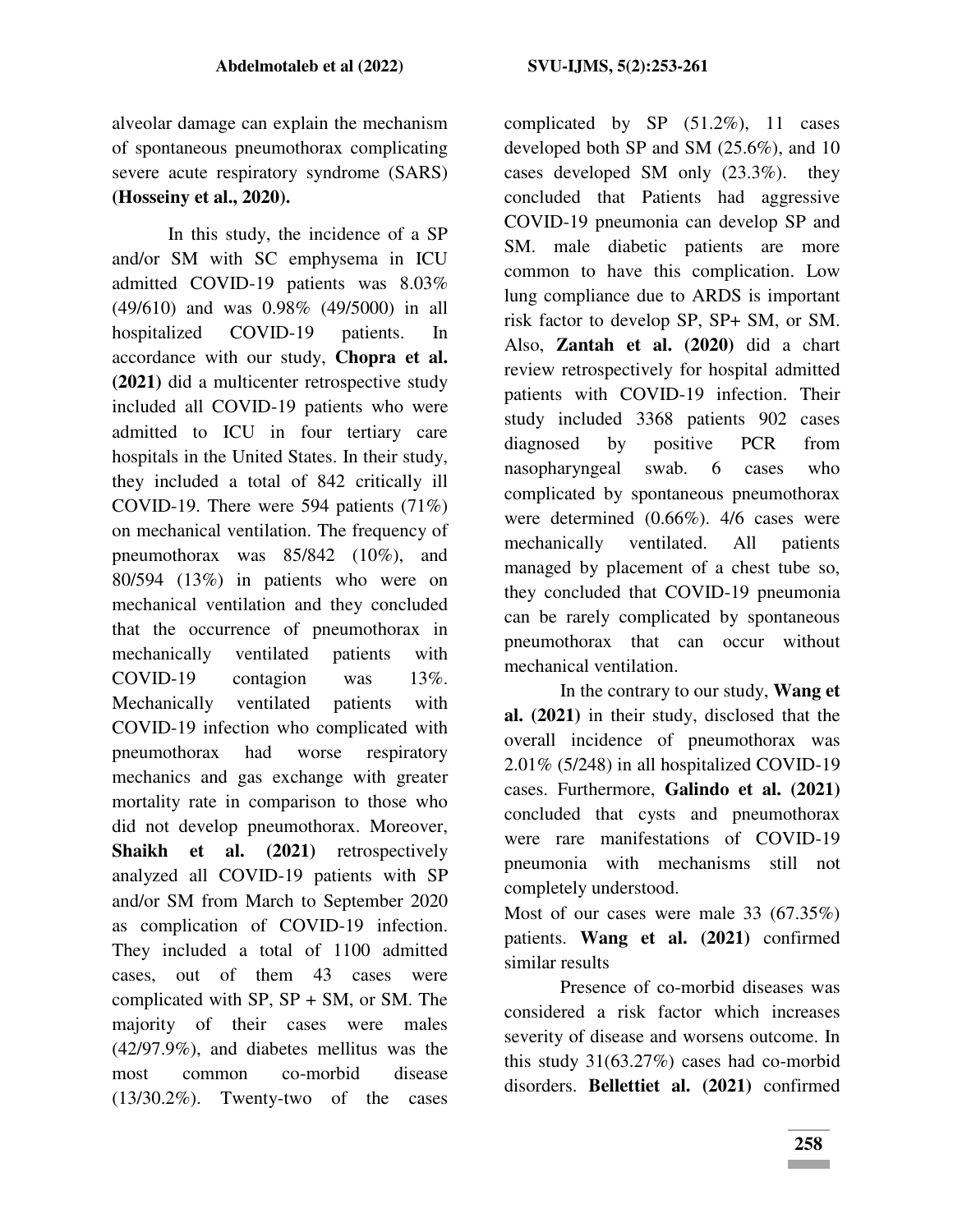similar results as in their study where 22 (78.57%) cases had co-morbid disorders.

The incidence of SP and/or SM with SC emphysema in our study is related to prolonged duration of MV as most of our patients were mechanically ventilated (39(79.59%) patients) with long period (20.15 ± 19.30) days).**Shaikh et al. (2021)** confirmed similar results as in their study where the mean mechanical ventilation days were  $25.37 \pm 18.4$ .

 Most of our patients were on high PEEP level [≥10 in 29(59.18 %) patients]. In accordance, **Shaikh et al. (2021)** found that39 (90.7%) of their patients were mechanically ventilated with high PEEP level.

Most of our cases are managed by chest tube insertion as right chest tube was inserted in 16(32.65%) patients, left chest tube was inserted in 9(18.37%) patients and bilateral chest tubes were inserted in 13(26.53%) patients. Correspondingly, **Shaikh et al. (2021)** summarized that most of their patients were managed by chest tube [29 cases (67.4%) of the cases required tube thoracostomy].

Development of SP and/or SM with SC emphysema is considered poor prognostic factor as total mortality in this study, was 33 (67.35%) patients in the study and also considered an indicator of severity of disease as most patients (48 (97.96%) patients) admitted to ICU with long ICU stay  $(27.76 \pm 20.81)$  days and also long hospital stay  $(34.64 \pm 28.93)$  days, a similar mortality rate in **a** previous study **(Zantah et al., 2020)** (the mortality was 4/6 (66.67%) patients).

Finally, we believe severe COVID-19 infection with prolonged hospital stay, prolonged ICU stay, MV especially with long time and high PEEP level increase incidence of SP and/or SM with SC emphysema which is considered as poor prognostic factor with high mortality.

The limitations of this study had several limitations firstly: its retrospective nature, secondly: it is a single-center experience, which may limit generalizability of the results. Lastly, the protocols of management were continuously updated during COVID-19 pandemic so not all patients were managed by the same protocol which may affect outcomes. However, these findings appeared consistent with data already published in medical literature.

### **Conclusions**

SP and/or SM with SC emphysema is one of COVID-19 infection complication with a higher mortality rate and worse prognosis. Early diagnosis and rapid interference might improve the patients̕ outcome and increase their survival rate.

## **Declarations**

## *Ethics approval and consent to participate*

King Fahad Hospital of University Research Ethics Board approval was obtained for a retrospective chart review of all patients (IRB-2022-1-226). All patients were consented.

## *Consent for publication*

Not applicable as there is no individual person's data in any form (including individual details, images or videos) in my study.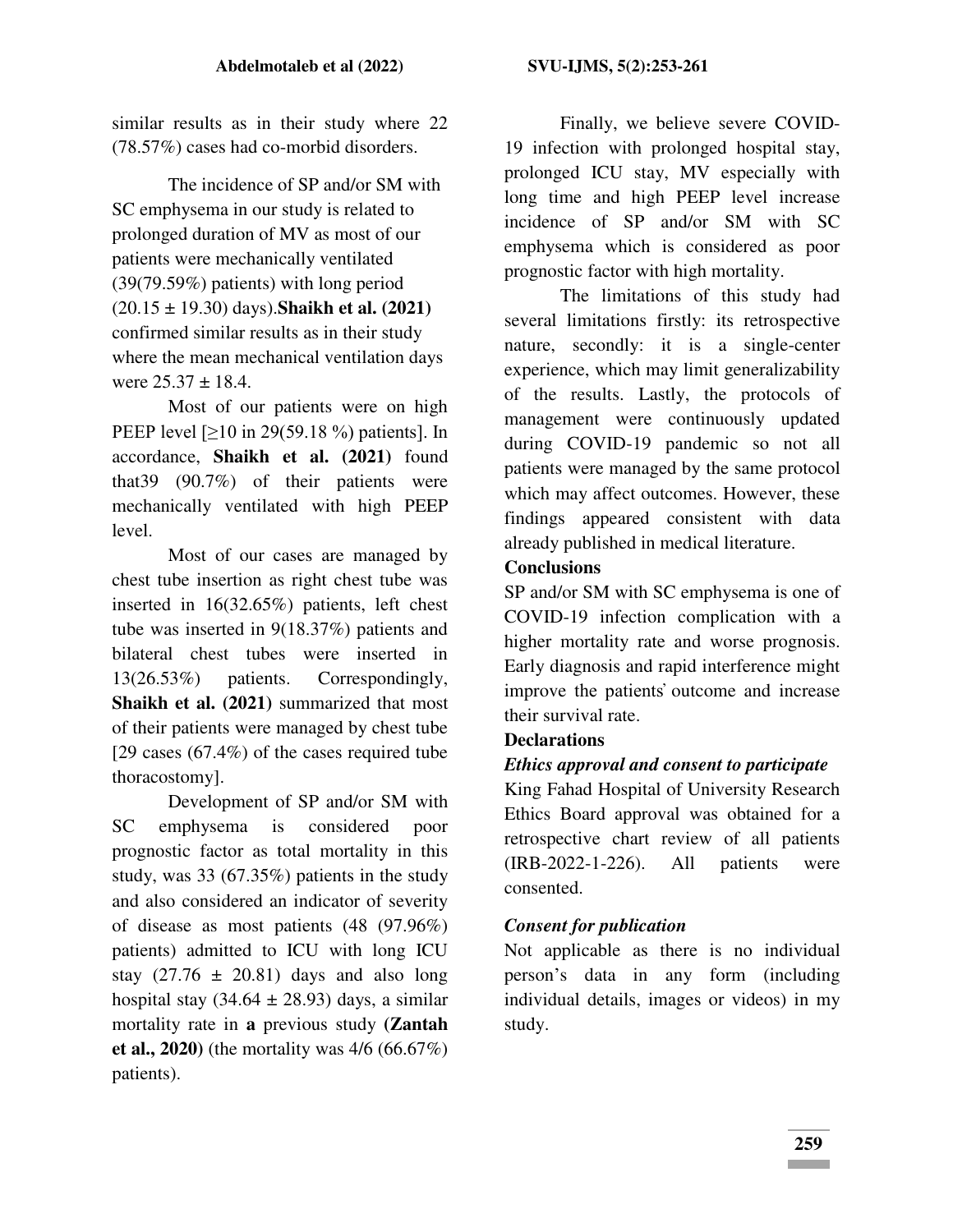## *Availability of data and material*

The datasets used and analyzed during the current study are available from the corresponding author on reasonable request.

## *Competing interests*

The author declares that I have no competing interests.

# *Funding*

Not applicable as there is no funding.

## *Authors' contributions*

Not applicable as it is single author study.

# *Acknowledgements*

Not applicable

# **References**

- **Shaikh N, Al Ameri G, Shaheen M, Abdaljawad W, Al-Wraidat M, Al-Alawi A,et al (2021).**  Spontaneous pneumomediastinum and pneumothorax in COVID-19 patients: A tertiary care experience. Health Sci Rep, 4: e339.
- **Zantah M, Castillo E, Townsend R, Criner FD (2020).** Pneumothorax in COVID-19 disease incidence and clinical characteristics. Respiratory Research, 21:236.
- **Nakatsutsumi K, Sekiya K, Urushibata N, Hosoi M, Arai H, Nagaoka E, et al(2020).** A successful case of extracorporeal membrane oxygenation treatment for intractable pneumothorax in a patient with COVID-19. Acute Medicine & Surgery,7: e612.
- **Chen N, Zhou M, Dong X, Qu J, Gong F, Han Y, et al (2020).** Epidemiological and clinical characteristics of 99 cases of 2019

novel coronavirus pneumonia in Wuhan, China: a descriptive study. Lancet, 395: 507–513.

- **Pieracci FM, Burlew CC, Spain D, Livingston DH, Bulger EM, Davis KA, et al (2020).** Tube thoracostomy during the COVID-19 pandemic: Guidance and recommendations from the AAST Acute Care Surgery and Critical Care Committees. Trauma Surg. Acute Care Open, 5: 1–4.
- **Chopra A, Al-Tarbsheh AH, Shah NJ, Yaqoob H, Hu K, Feustel PJ, et al (2021).** Pneumothorax in critically ill patients with COVID-19 infection: incidence, clinical characteristics and outcomes in a case control multicenter study. Respir Med, 184:106464.
- **Vahedi E, Madani S,Molaee H, Davoudi-Monfared E (2021).**  Spontaneous Pneumothorax and Pneumomediastinum Following COVID-19. Hospital Practices and Research, 6(1):39-41.
- **Tucker L, Patel S, Vatsis C, Poma A, Ammar A, Nasser W, et al (2020).** Pneumothorax and Pneumomediastinum Secondary to COVID-19 Disease Unrelated to Mechanical Ventilation. Case reports in critical care, 2020, 6655428.
- **Hosseiny M, Kooraki S, Gholamrezanezhad A, Reddy S, Myers L (2020).** Radiology perspective of coronavirus disease 2019 (COVID-19): lessons from severe acute respiratory syndrome and Middle East respiratory